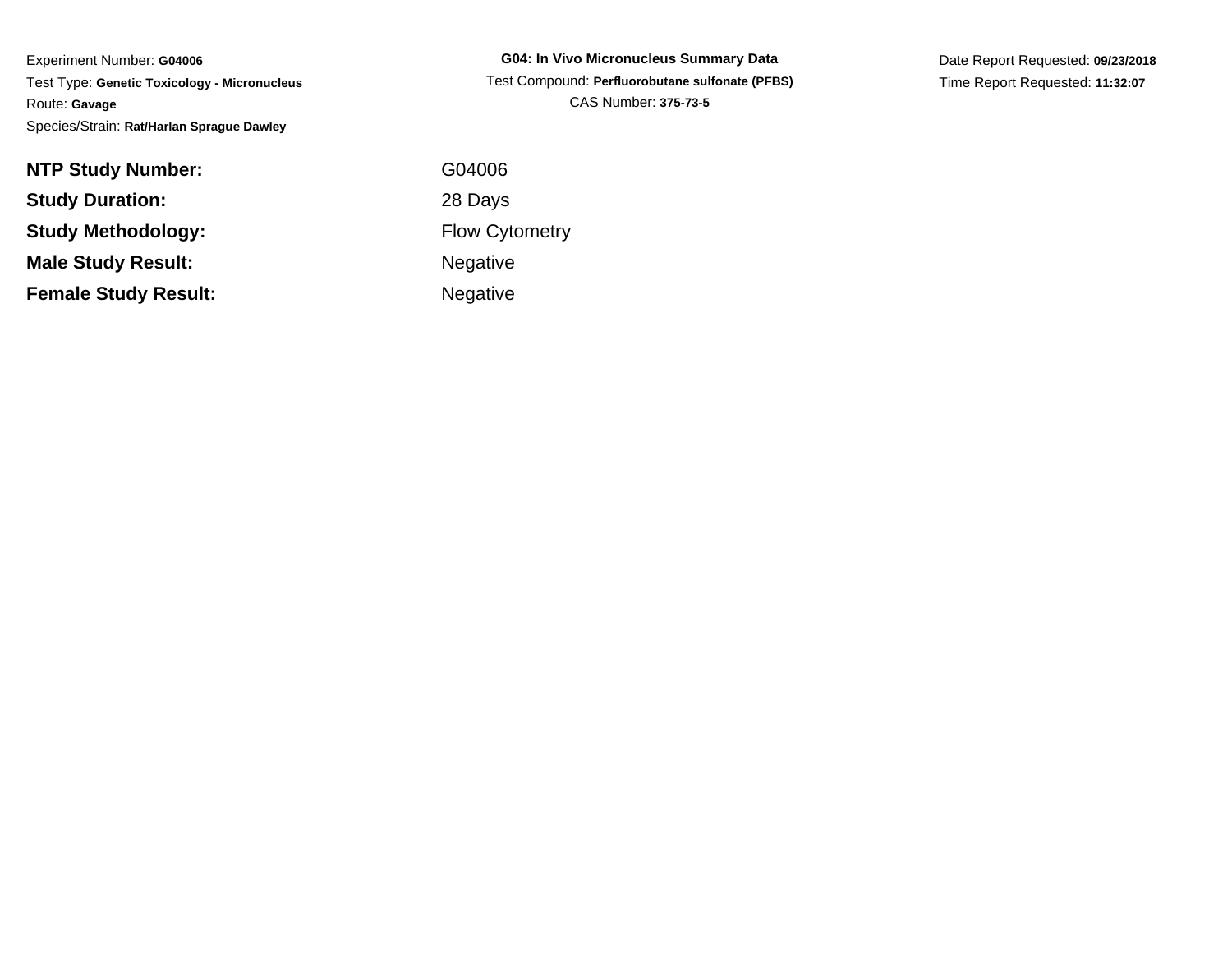Experiment Number: **G04006**

 Test Type: **Genetic Toxicology - Micronucleus**Route: **Gavage**

Species/Strain: **Rat/Harlan Sprague Dawley**

| Dose (mg/kg)                 | <b>MN PCE/1000</b> |                   |         | <b>MN NCE/1000</b> |                   |         | $%$ PCE           |           |
|------------------------------|--------------------|-------------------|---------|--------------------|-------------------|---------|-------------------|-----------|
|                              | N                  | Mean $\pm$ SEM    | p-Value | N                  | Mean $\pm$ SEM    | p-Value | Mean $\pm$ SEM    | p-Value   |
| Vehicle Control <sup>1</sup> | 5                  | $0.590 \pm 0.114$ |         | 5                  | $0.333 \pm 0.110$ |         | $1.012 \pm 0.063$ |           |
| 31.3                         | 5                  | $0.500 \pm 0.112$ | 0.6166  | 5                  | $0.120 \pm 0.011$ | 1.0000  | $0.930 \pm 0.063$ | 1.0000    |
| 62.5                         | 5                  | $0.620 \pm 0.046$ | 0.5740  | 5                  | $0.131 \pm 0.028$ | 1.0000  | $0.909 \pm 0.060$ | 1.0000    |
| 125.0                        | 5                  | $0.590 \pm 0.121$ | 0.6080  | 5                  | $0.126 \pm 0.019$ | 1.0000  | $0.830 \pm 0.078$ | 0.3752    |
| 250.0                        | 5                  | $0.570 \pm 0.115$ | 0.6262  | 5                  | $0.115 \pm 0.021$ | 1.0000  | $0.553 \pm 0.098$ | $0.0038*$ |
| Trend p-Value                |                    | 0.4689            |         |                    | 0.9843            |         | $< 0.001$ *       |           |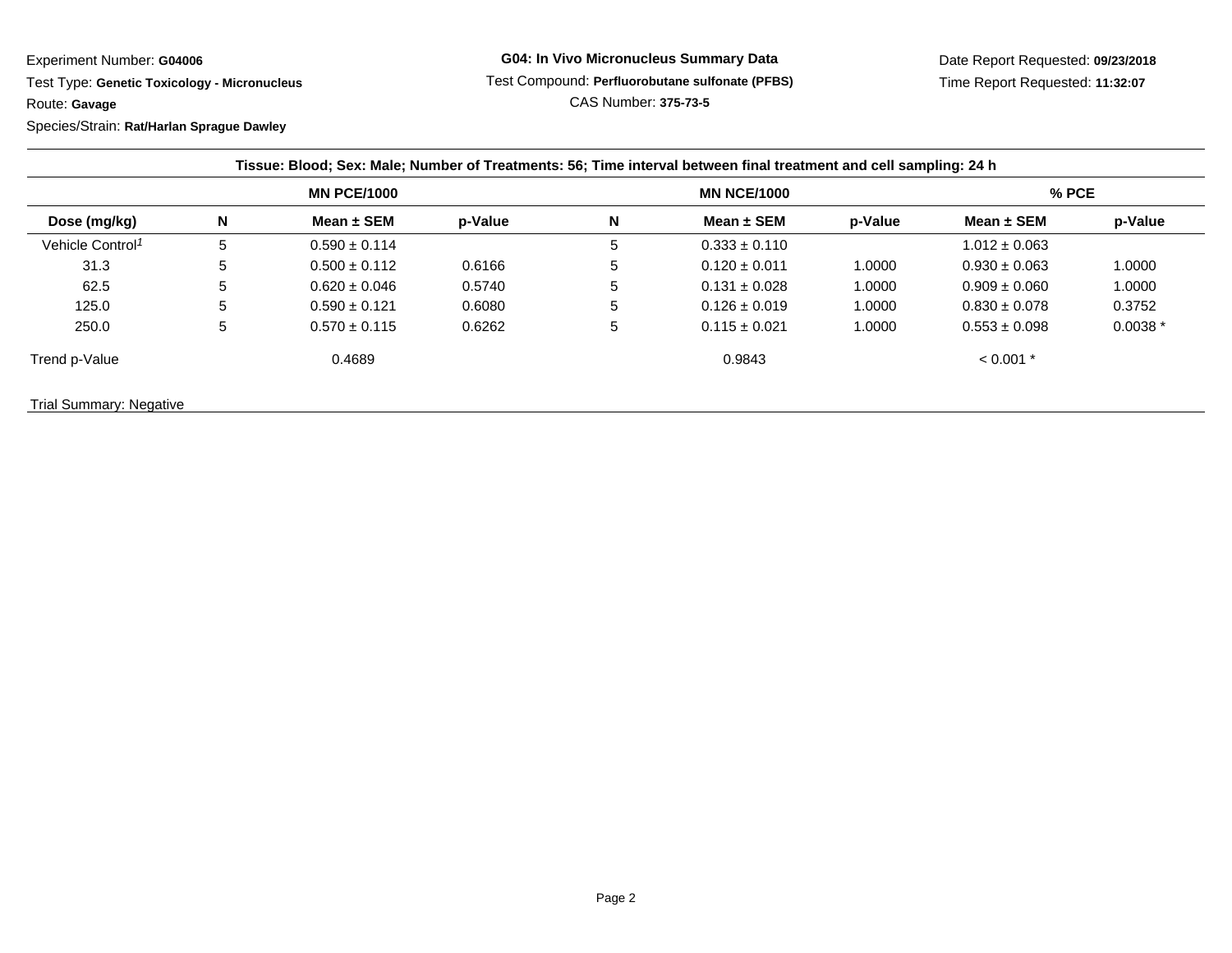Experiment Number: **G04006**

 Test Type: **Genetic Toxicology - Micronucleus**Route: **Gavage**

Species/Strain: **Rat/Harlan Sprague Dawley**

| Dose (mg/kg)                 | <b>MN PCE/1000</b> |                   |         | <b>MN NCE/1000</b> |                   |         | $%$ PCE           |             |
|------------------------------|--------------------|-------------------|---------|--------------------|-------------------|---------|-------------------|-------------|
|                              | N                  | Mean $\pm$ SEM    | p-Value | N                  | Mean $\pm$ SEM    | p-Value | Mean $\pm$ SEM    | p-Value     |
| Vehicle Control <sup>1</sup> | 5                  | $0.620 \pm 0.118$ |         | 5                  | $0.059 \pm 0.012$ |         | $1.225 \pm 0.161$ |             |
| 31.3                         | 5                  | $0.510 \pm 0.091$ | 0.6305  | 5                  | $0.086 \pm 0.016$ | 0.1591  | $0.781 \pm 0.100$ | 0.0463      |
| 62.5                         | 5                  | $0.630 \pm 0.178$ | 0.5575  | 5                  | $0.080 \pm 0.017$ | 0.1919  | $0.799 \pm 0.042$ | 0.0532      |
| 125.0                        | 5                  | $0.740 \pm 0.073$ | 0.3491  | 5                  | $0.087 \pm 0.012$ | 0.2060  | $0.701 \pm 0.128$ | $0.0089*$   |
| 250.0                        | 5                  | $0.700 \pm 0.082$ | 0.3619  | 5                  | $0.061 \pm 0.011$ | 0.2127  | $0.553 \pm 0.098$ | $< 0.001$ * |
| Trend p-Value                |                    | 0.1540            |         |                    | 0.6473            |         | $0.0010*$         |             |